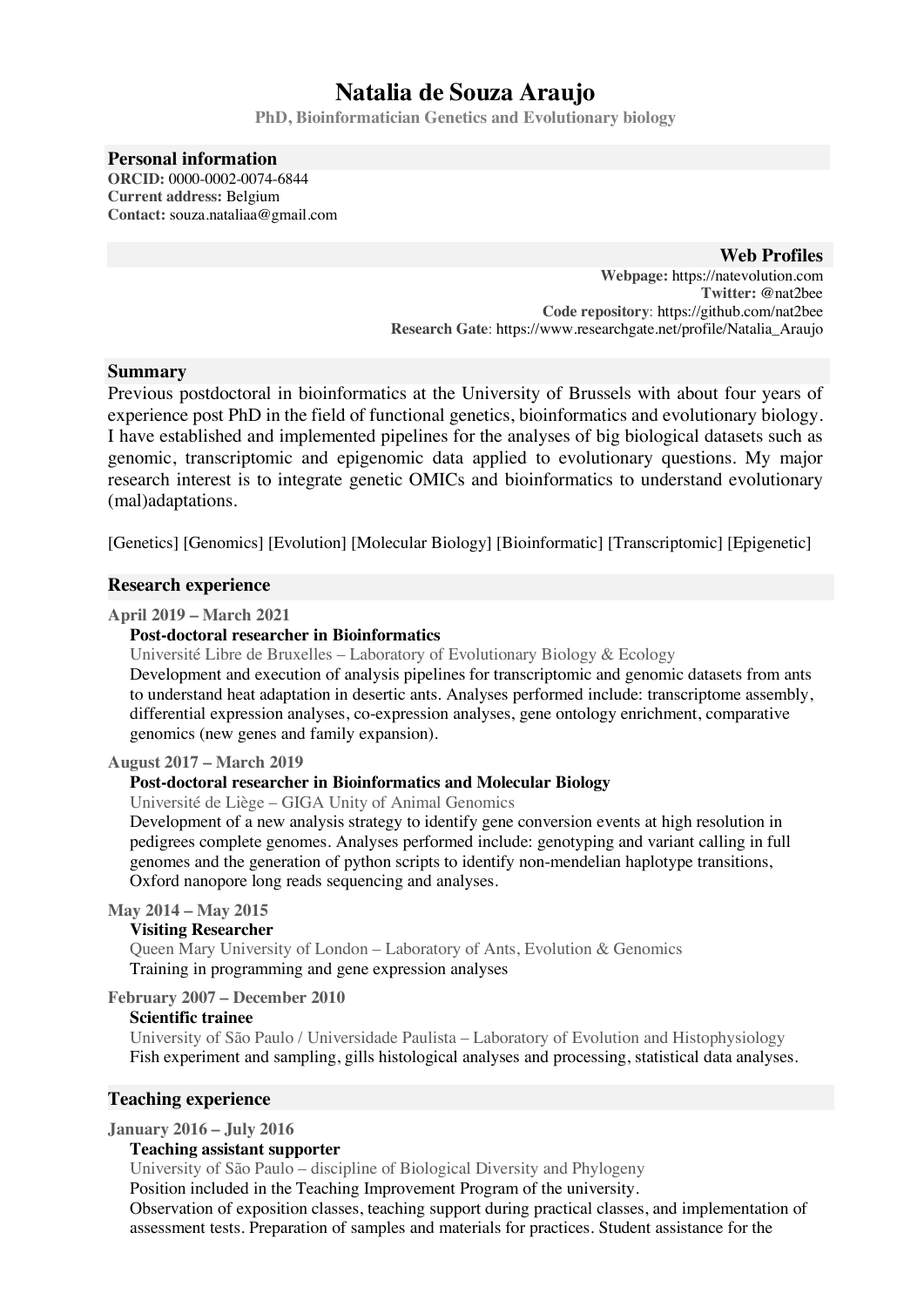resolution of activities and general discussion sections. Support in assessment grading and minor administrative tasks.

**January 2011 – July 2011**

#### **Teaching assistant supporter**

University of São Paulo – discipline of Genetics

Position included in the Teaching Improvement Program of the university.

Support students in practices and in the development of their bachelor project-laboratories using classical genetics in *Drosophila melanogaster* breeding. Student assistance during weekly discussion sections.

**February 2010 – July 2010**

## **English teacher**

SKILL Idiomas

Preparation and teaching of classes and extra activities using student-centred education approaches. Grade and assessment of students. Tutoring classes for struggling students.

## **August 2008 – December 2009**

#### **Teaching assistant supporter**

Universidade Paulista – disciplines of Geology/ Palaeontology and Genetics/ Cytogenetics Position included in the Teaching Improvement Program of the university.

Teaching support during implementation of assessment tests and field trips. Student assistance for the resolution of questionnaires. Assistance in grading.

## **Supervising and Mentoring**

**August 2018 – current** 

#### **PhD co-supervisor**

Paulo Cseri Ricardo – University of São Paulo Study: "Expression of genes related to parasitic behaviour in bees"

#### **August 2015 – February 2018**

## **Undergraduate research mentor**

Larissa Logullo Piconi – University of São Paulo Study: "Gene expression analyses in bee social behaviour candidate genes"

## **Public outreach and volunteering**

- o **[From September 2019 to June 2020]** Participated in the Letters to a Pre-Scientist Program.
- o **[From February 2017 to May 2017]** Biology teacher at the community prep school program of the secondary public school EMEF Desembargador Amorim Lima.
- o **[September 2016]** Monitor at the 62 Brazilian-International Congress of Genetics providing support for researchers during the posters presentation section and helping in the space organization.
- o **[In 2009 and 2010]** Educational assistant in two itinerary versions of the project *Planeta Inseto* ("Insect Planet" - https://www.planetainseto.com.br). During this event, families and children of different ages got in contact and had the opportunity to learn about various insect groups. I participated in the cockroach race.
- o **[In 2009] P**articipated in the organization of the Biology week *De onde vem a diversidade?* ("Where is the diversity coming from") in the university (Universidade Paulista – UNIP).
- o **[In 2009]** Educational assistant in two events promoted by the company *Dinosfera - Aventura Paleontológica* (http://www.dinosfera.com.br), in which young children could learn about dinosaurs through educational games.

## **Education**

**August 2012 – July 2017** 

#### **Ph.D. in Genetics and Evolutionary Biology**

University of São Paulo – Laboratory of Genetics and Evolution of Bess Thesis: "Expression of Genes Involved in Social Behaviour in Bees with Different Levels of Eusociality".

**February 2010 – August 2012 M.Sc. in Genetics and Evolutionary Biology**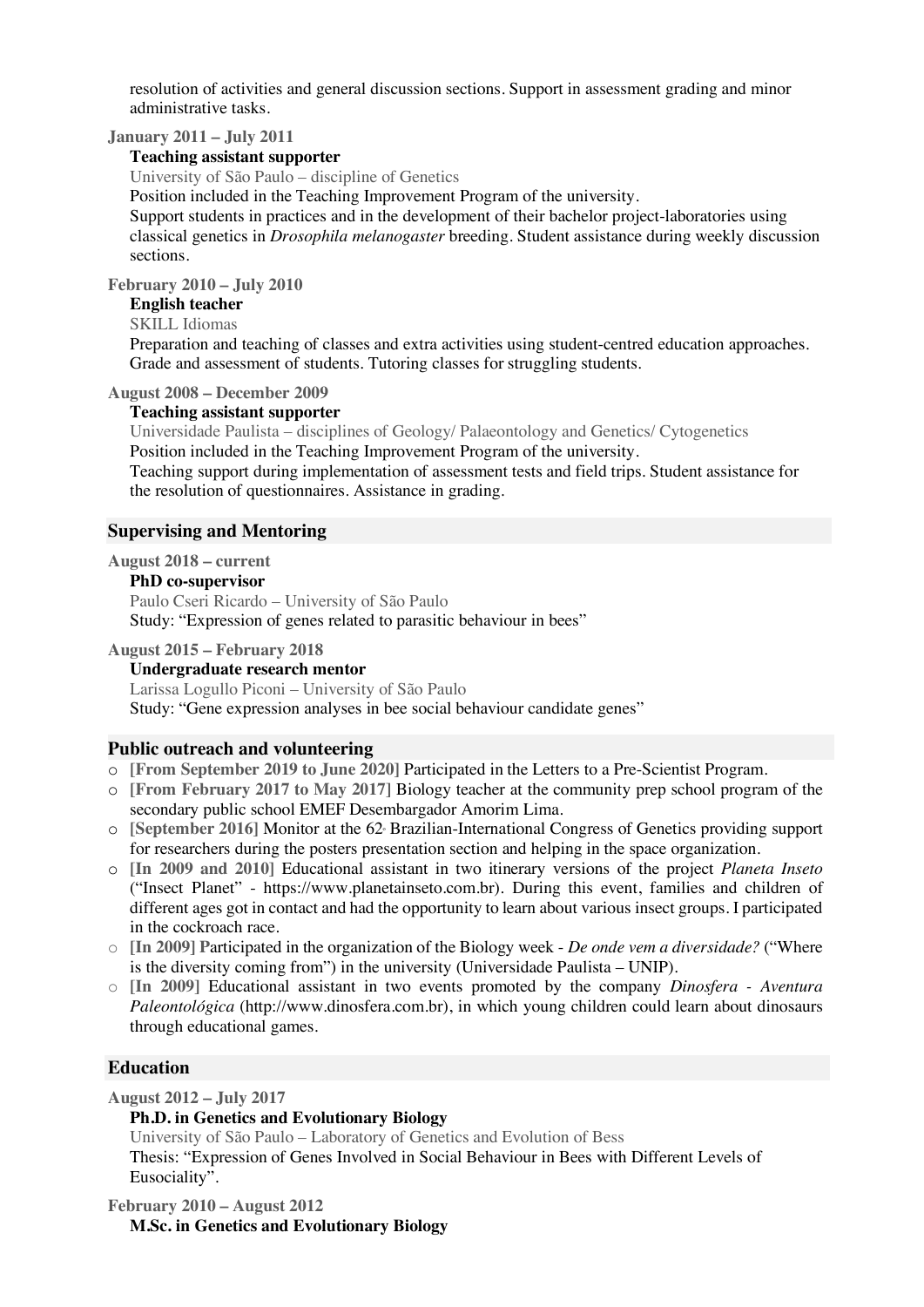University of São Paulo – Laboratory of Evolutionary Studies in True Fruit Flies Monography: Analyses of the *Anastrepha fraterculus* complex (Diptera: Tephritidae) in Brazil based on mitochondrial *cytochrome oxidase I* sequences.

**February 2006 – February 2010 Bachelor and Certified teacher in Biological Science** Universidade Paulista

**February 2004 – July 2005 Technician in Chemistry** Escola Técnica Estadual Getúlio Vargas

## **Language and Programming skills**

- o Portuguese (native); English (fluent); French (conversational)
- o Python; R and Unix Environment (bash and server analyses)

## **Awards and Honours**

- **[2021]** European Commission Seal of Excellence to the project proposal MPOLBEE submitted under the Horizon 2020's Marie Skłodowska-Curie actions call H2020-MSCA-IF-2020 of 9 September 2020 (Score of 94%)
- $[2016]$  ICE  $2<sup>\omega</sup>$  Place for Best Student Poster. Session: Genetics and Evolutionary Entomology
- [2016] 62<sup>*International-Brazilian Congress of Genetics Honourable Mention for Participation in the</sup>* Francisco Mauro Salzano Graduate Student Award of Evolution
- $[2014]$   $[USSI 3<sup>d</sup>]$  Place for Best Student Poster
- **[2011]** 57o International-Brazilian Congress of Genetics Honourable Mention for Participation in the Graduate Student Oral Award of Animal Genetics
- **[2009]** Instituto Biológico Scientific Merit for Oral Presentation

## **Funding**

- o **[2020]** FAPESP Research funding, associated researcher
- o **[2019]** Pacbio, SMRT Leiden Travel stipends
- o **[2017]** Society for the Study of Evolution Travel stipends
- o **[2013-2017]** FAPESP Regular Ph.D. Fellowship
- o **[2014-2015]** FAPESP BEPE Ph.D. Fellowship Abroad
- o **[2010-2012]** CNPQ Regular M.Sc. Fellowship
- o **[2008-2010]** CNPQ/ UNIP PIBIC Fellowship for undergraduate students
- o **[2006-2010]** PROUNI Scholarship for graduation costs

## **Recorded Talks**

- o DNA methylation and the evolution of bee eusociality **[2017]** https://www.youtube.com/watch?v=OuRrAc9Hrxs
- o Gene expression analyses of bivoltine behavior in the solitary bee *Tetrapedia diversipes* **[2015]** https://www.youtube.com/watch?v=an6KEt3R5\_Y&t=1s

## **Press releases**

- o **[May 2019]** SMRT Leiden Symposium Showcases Successes in Clinical and Conservation Genomics https://www.pacb.com/blog/smrt-leiden-2019/
- o **[Aug 2018]** IUSSI 2018 Interviews https://youtu.be/MVsRwcQWoMA

## **Publications**

- **Peer-reviewed journals**
- 1. **Araujo, N.S.** and Arias M.C. (2021) Gene expression and epigenetics reveal species-specific mechanisms acting upon common molecular pathways in the evolution of task division in bees. *Sci. Rep*. doi.org/10.1038/s41598- 020-75432-8
- 2. Françoso, E.\*; **Araujo, N.S.\***; Ricardo, P.C.; Santos, P.K.F.; Zuntini, A.R.; Arias, M.C. [2020] Evolutionary perspectives on bee mtDNA from mito-OMICS analyses of a solitary species. *Apidologie*. DOI: 10.1007/s13592- 020-00740-x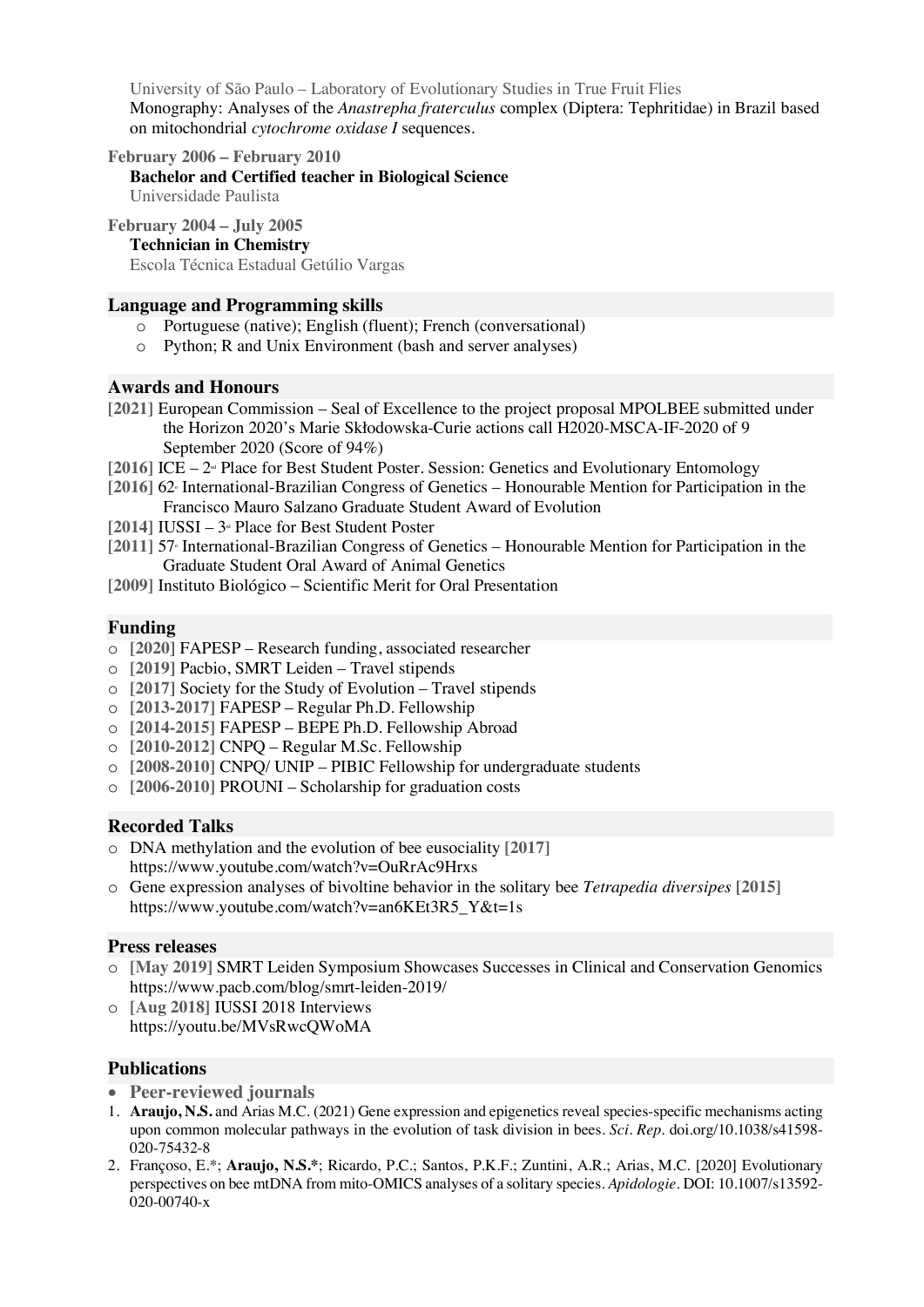- 3. **Araujo, N.S.** and Arias, M.C. [2019] Mitochondrial genome characterization of *Melipona bicolor*: Insights from the control region and gene expression data. *Gene*. DOI: 10.1016/j.gene.2019.04.042
- 4. Santos, P.K.F.; **Araujo, N.S.**; Françoso, E.; Zuntini, A.R.; Arias, M.C. [2018] Diapause in a tropical oilcollecting bee: molecular basis unveiled by RNA-Seq. *BMC Genomics*. DOI: 10.1186/s12864-018-4694-x
- 5. **Araujo, N.S.**; Santos P.K.F.; Arias M.C. [2018] RNA-Seq reveals that mitochondrial genes and long non-coding RNAs may play important roles in the bivoltine generations of the non-social Neotropical bee *Tetrapedia diversipes*. *Apidologie*. DOI: 10.1007/s13592-017-0542-2.
- 6. **Araujo, N.S.**; Zuntini A.R.; Arias M.C. (2016) Getting useful information from RNA-Seq contaminants: A case of study in the oil-collecting bee *Tetrapedia diversipes* transcriptome. *OMICS: A Journal of Integrative Biology*. DOI: 10.1089/omi.2016.0054.
- 7. Arias, M.C. **et al.** (2016) Microsatellite records for volume 8, issue 1. *Conservation Genetics Resources*. DOI: 10.1007/s12686-016-0522-2.
- 8. **Araujo, N.S.** and Borges J.C.S. (2015) Rodlet cells changes in *Oreochromis niloticus* in response to organophosphate pesticide and their relevance as stress biomarker in teleost fishes. *International Journal of Aquatic Biology*. 3(6), 398-408.
- **Scientific communication**
- 1. **Araujo, N.S.** (2021) Desert ant heat survival guide. *Myrmecological News Blog*. https://blog.myrmecologicalnews.org/2021/01/07/desert-ant-heat-survival-guide/
- **Under review [ pre-print]**
- 2. Perez, R.\*; **Araujo, N.S. \***; De France, M.; Aron, S. (2021) Molecular adaptations to heat stress in the thermophilic ant genus *Cataglyphis*. *Authorea*. DOI: 10.22541/au.161539101.11937589/v1
- **Peer-reviewed conference proceedings**
- 1. **Araujo, N.S**.; Fournier, D. Reproductive status and not parental reproductive strategy differentiate phenotypic and reproductive castes in a termite. *In: Biology & Genomics of Social Insects*, 2021, Cold Spring Harbor Laboratory meeting. Virtual event.
- 2. **Araujo, N.S**.; Arias, M.C. Gene expression analyses of bivoltine behaviour in the solitary bee *Tetrapedia diversipes* and its implication in eusociality. *In: XI Encontro sobre Abelhas*, 2015, Ribeirão Preto. Anais do XI Encontro sobre Abelhas. Ribeirão Preto: Moringa Comunicação LTDA, 2015. p. 186.
- 3. **Araujo**, **N.S.**; Arias, M.C. Transcriptome assembly for non-model Apinae bees: reference or de novo approach? *In: 17th Congress of the International Union for the Study of Social Insects (IUSSI)*, 2014, Cairns. 17th Congress of the International Union for the Study of Social Insects (IUSSI), 2014.
- 4. **Araujo, N.S.**; Silva, J.R.M.C.; Borges, J.C.S. Células bastonetes como biomarcadores para águas contaminadas por agrotóxicos organofosforados. *In: 7º Congresso de Iniciação Científica em Ciências Agrárias, Biológicas e Ambientais*, 2009, São Paulo. O BIOLÓGICO. São Paulo, 2009. v. 71. p. 47-47.
- **Monographies**
- 1. Araujo, N.S. (2017) Expression of genes involved in the social behaviour of bees with different levels of eusociality. Doctoral theses, University of São Paulo, São Paulo – Brazil. DOI: 10.11606/T.41.2017.tde-04102017-081728
- 2. Araujo, N.S. (2012) Analyses of the *Anastrepha fraterculus* complex (Diptera: Tephritidae) in Brazil based on *mitochondrial cytochrome oxidase I* sequences. MSc dissertation, University of São Paulo, São Paulo – Brazil. DOI: 10.11606/D.41.2012.tde-18122012-225903

## **Invited speaker talks**

#### **October 2018**

#### **University of Brussels**

Gene expression analyses in the search for genetic mechanisms related to social behavior and other traits in bees. Invited by Dr. Claire Detrain, *Unit of Social Ecology*

#### **August 2018**

## **International Congress of IUSSI**

Unveiling the expression dynamics of genes involved in bee sociality. *Symposium: From genes to societies*

## **Presentations in Scientific Meetings**

• **Talks**

Araujo, N.S. and Arias M.C. (2017) DNA methylation and the evolution of bee eusociality. Evolution

- Araujo, N.S.; Wurm Y.; Arias M.C. (2016) Worker Subcastes: What makes bees nurses? IUSSI-NAS Colloquium. Araujo, N.S. and Arias M.C. (2016) Evolution of GC Content in Genes Involved In Eusociality. Brazilian-International Congress of Genetics.
- Araujo, N.S. and Arias M.C. (2015) Gene expression analyses of bivoltine behavior in the solitary bee *Tetrapedia diversipes* and its implication in eusociality. Evolution